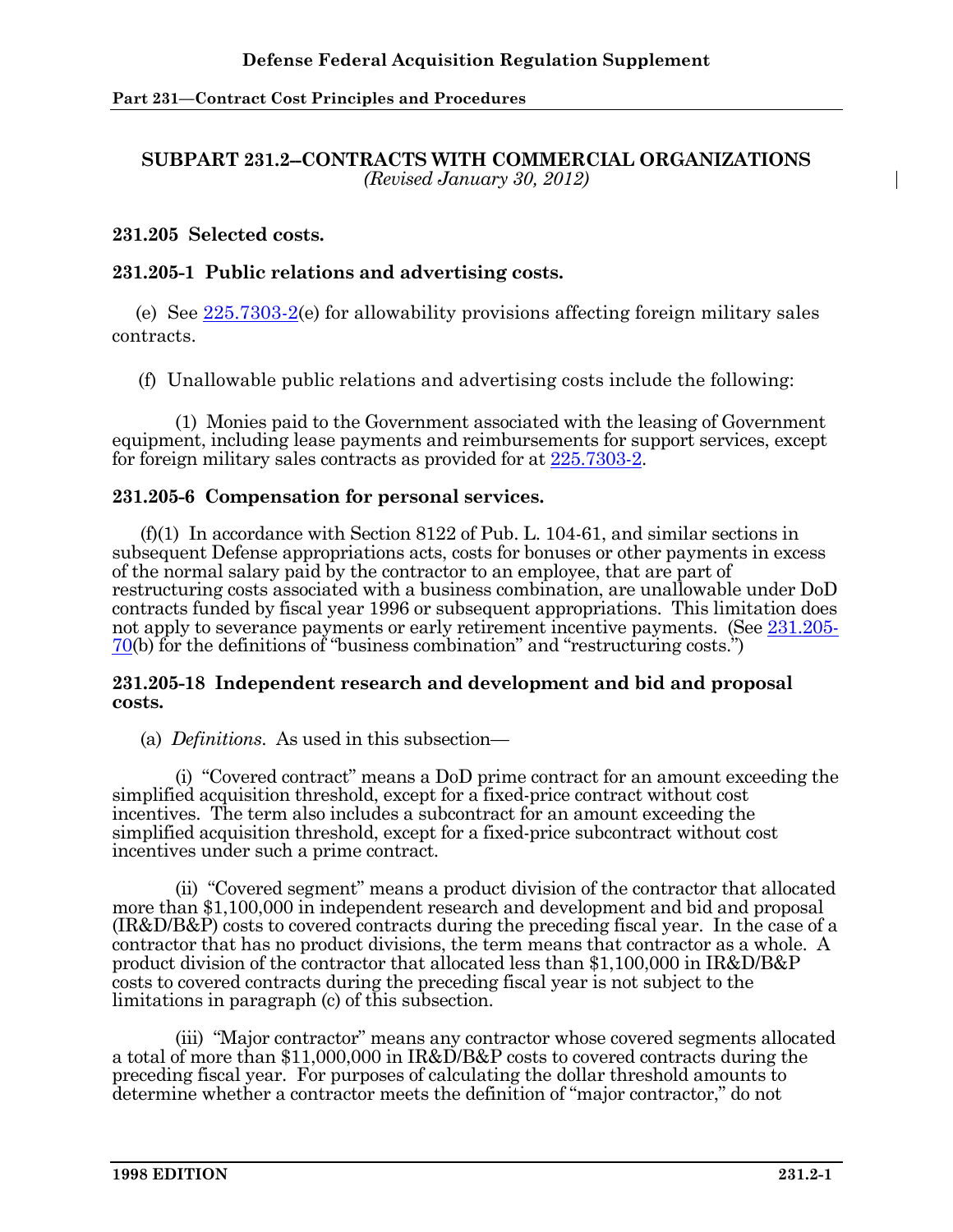include contractor segments allocating less than \$1,100,000 of IR&D/B&P costs to covered contracts during the preceding fiscal year.

(c) *Allowability*.

(i) Departments/agencies shall not supplement this regulation in any way that limits IR&D/B&P cost allowability.

(ii) See [225.7303-2\(](http://www.acq.osd.mil/dpap/dars/dfars/html/current/225_73.htm#225.7303-2)c) for allowability provisions affecting foreign military sale contracts.

(iii) For major contractors, the following limitations apply:

(A) The amount of IR&D/B&P costs allowable under DoD contracts shall not exceed the lesser of—

*(1)* Such contracts' allocable share of total incurred IR&D/B&P costs; or

*(2)* The amount of incurred IR&D/B&P costs for projects having potential interest to DoD.

(B) Allowable IR&D/B&P costs are limited to those for projects that are of potential interest to DoD, including activities intended to accomplish any of the following:

*(1)* Enable superior performance of future U.S. weapon systems and

components.

*(2)* Reduce acquisition costs and life-cycle costs of military systems.

*(3)* Strengthen the defense industrial and technology base of the United

States.

*(4)* Enhance the industrial competitiveness of the United States.

*(5)* Promote the development of technologies identified as critical under

10 U.S.C. 2522.

*(6)* Increase the development and promotion of efficient and effective applications of dual-use technologies.

*(7)* Provide efficient and effective technologies for achieving such environmental benefits as: improved environmental data gathering, environmental cleanup and restoration, pollution reduction in manufacturing, environmental conservation, and environmentally safe management of facilities*.*

(C) For a contractor's annual IR&D costs to be allowable, the IR&D projects generating the costs must be reported to the Defense Technical Information Center (DTIC) using the DTIC's on-line input form and instructions at [http://www.dtic.mil/ird/dticdb/index.html.](http://www.dtic.mil/ird/dticdb/index.html) The inputs must be updated at least annually and when the project is completed. Copies of the input and updates must be made available for review by the cognizant administrative contracting officer (ACO)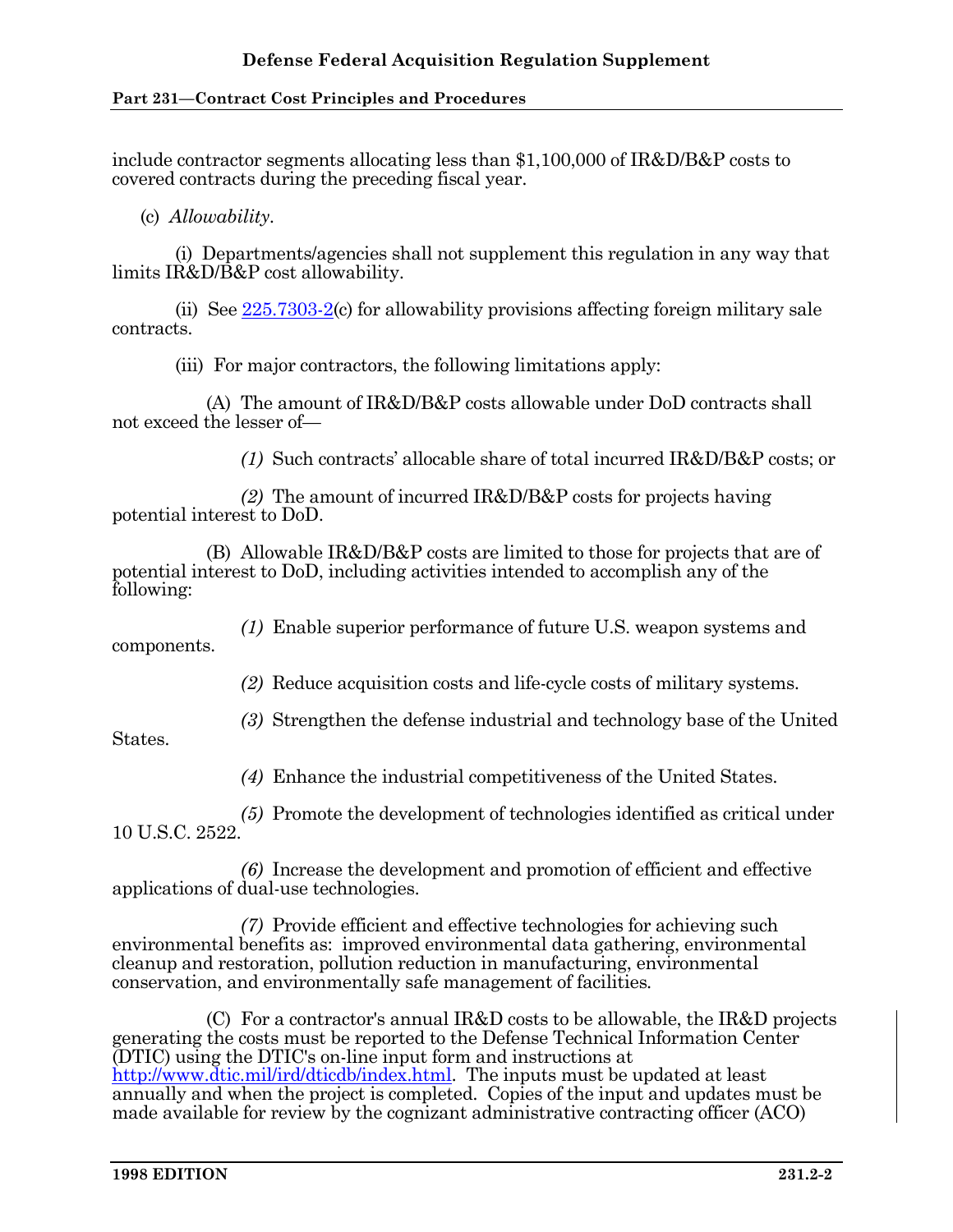and the cognizant Defense Contract Audit Agency auditor to support the allowability of the costs. Contractors that do not meet the threshold as a major contractor are encouraged to use the DTIC on-line input form to report IR&D projects to provide DoD with visibility into the technical content of the contractors' IR&D activities.

(iv) For major contractors, the ACO or corporate ACO shall—

(A) Determine whether IR&D/B&P projects are of potential interest to DoD;

and

(B) Provide the results of the determination to the contractor.

(v) The cognizant contract administration office shall furnish contractors with guidance on financial information needed to support IR&D/B&P costs and on technical information needed from major contractors to support the potential interest to DoD determination (also see [242.771-3\(](http://www.acq.osd.mil/dpap/dars/dfars/html/current/242_7.htm#242.771-3)a)).

# **231.205-19 Insurance and indemnification.**

(e) In addition to the cost limitations in FAR 31.205-19(e), self-insurance and purchased insurance costs are subject to the requirements of the clauses at [252.217-](http://www.acq.osd.mil/dpap/dars/dfars/html/current/252217.htm#252.217-7012) [7012,](http://www.acq.osd.mil/dpap/dars/dfars/html/current/252217.htm#252.217-7012) Liability and Insurance, and [252.228-7001,](http://www.acq.osd.mil/dpap/dars/dfars/html/current/252228.htm#252.228-7001) Ground and Flight Risk.

## **231.205-22 Legislative lobbying costs.**

(a) Costs associated with preparing any material, report, list, or analysis on the actual or projected economic or employment impact in a particular State or congressional district of an acquisition program for which all research, development, testing, and evaluation has not been completed also are unallowable (10 U.S.C. 2249).

## **231.205-70 External restructuring costs.**

(a) *Scope.* This subsection—

(1) Prescribes policies and procedures for allowing contractor external restructuring costs when savings would result for DoD; and

(2) Implements 10 U.S.C. 2325.

(b) *Definitions.* As used in this subsection:

(1) "Business combination" means a transaction whereby assets or operations of two or more companies not previously under common ownership or control are combined, whether by merger, acquisition, or sale/purchase of assets.

(2) "External restructuring activities" means restructuring activities occurring after a business combination that affect the operations of companies not previously under common ownership or control. They do not include restructuring activities occurring after a business combination that affect the operations of only one of the companies not previously under common ownership or control, or, when there has been no business combination, restructuring activities undertaken within one company.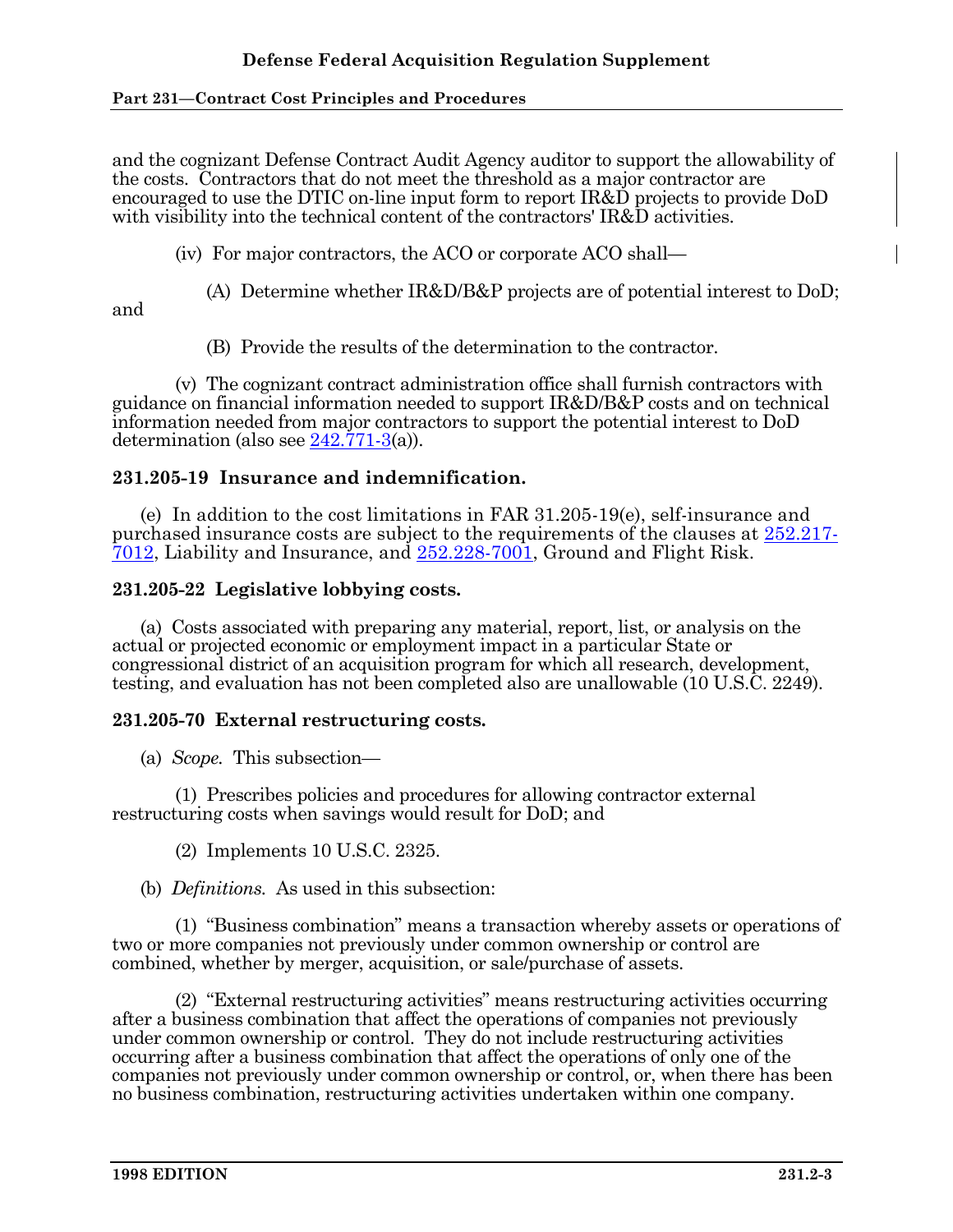External restructuring activities are a direct outgrowth of a business combination. They normally will be initiated within 3 years of the business combination.

(3) "Restructuring activities" means nonroutine, nonrecurring, or extraordinary activities to combine facilities, operations, or workforce, in order to eliminate redundant capabilities, improve future operations, and reduce overall costs. Restructuring activities do not include routine or ongoing repositionings and redeployments of a contractor's productive facilities or workforce (e.g., normal plant rearrangement or employee relocation), nor do they include other routine or ordinary activities charged as indirect costs that would otherwise have been incurred (e.g., planning and analysis, contract administration and oversight, or recurring financial and administrative support).

(4) "Restructuring costs" means the costs, including both direct and indirect, of restructuring activities. Restructuring costs that may be allowed include, but are not limited to, severance pay for employees, early retirement incentive payments for employees, employee retraining costs, relocation expense for retained employees, and relocation and rearrangement of plant and equipment. For purposes of this definition, if restructuring costs associated with external restructuring activities allocated to DoD contracts are less than \$2.5 million, the costs shall not be subject to the audit, review, and determination requirements of paragraph (c)(4) of this subsection; instead, the normal rules for determining cost allowability in accordance with FAR Part 31 shall apply.

(5) "Restructuring savings" means cost reductions, including both direct and indirect cost reductions, that result from restructuring activities. Reassignments of cost to future periods are not restructuring savings.

(c) *Limitations on cost allowability.* Restructuring costs associated with external restructuring activities shall not be allowed unless—

(1) Such costs are allowable in accordance with FAR Part 31 and DFARS Part 231;

(2) An audit of projected restructuring costs and restructuring savings is performed;

(3) The cognizant administrative contracting officer (ACO) reviews the audit report and the projected costs and projected savings, and negotiates an advance agreement in accordance with paragraph (d) of this subsection; and

 $(4)(i)$  The official designated in paragraph  $(c)(4)(ii)$  of this subsection determines in writing that the audited projected savings, on a present value basis, for DoD resulting from the restructuring will exceed either

(A) The costs allowed by a factor of at least two to one; or

(B) The costs allowed, and the business combination will result in the preservation of a critical capability that might otherwise be lost to DoD.

(ii)(A) If the amount of restructuring costs is expected to exceed \$25 million over a 5-year period, the designated official is the Under Secretary of Defense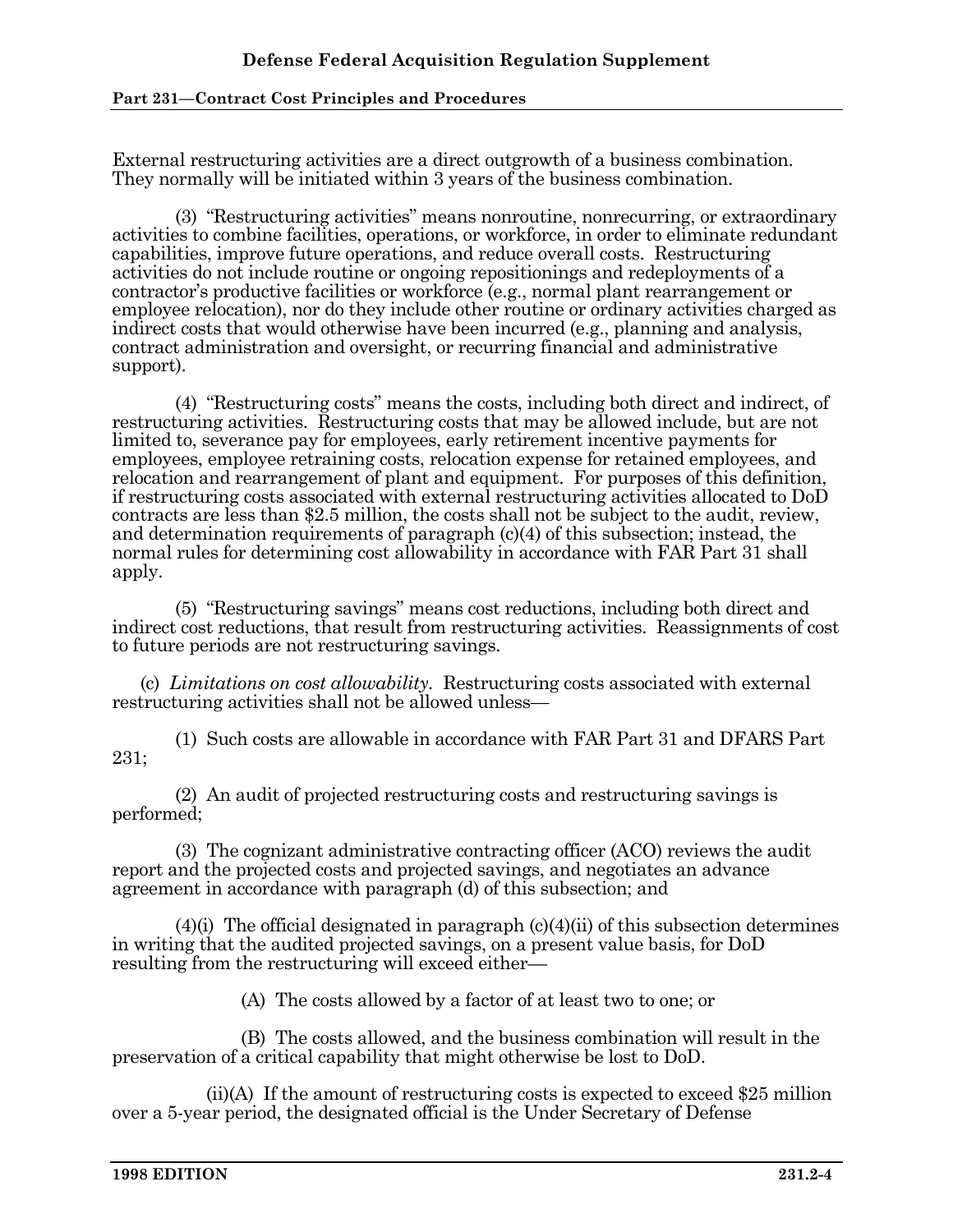(Acquisition, Technology, and Logistics) or the Principal Deputy. This authority may not be delegated below the level of an Assistant Secretary of Defense.

(B) For all other cases, the designated official is the Director of the Defense Contract Management Agency. The Director may not delegate this authority.

(d) *Procedures and ACO responsibilities.* As soon as it is known that the contractor will incur restructuring costs for external restructuring activities, the cognizant ACO shall follow the procedures at [PGI 231.205-70\(](http://www.acq.osd.mil/dpap/dars/pgi/pgi_htm/PGI231_2.htm#231.205-70)d).

(e) *Information needed to obtain a determination.*

(1) The novation agreement (if one is required).

- (2) The contractor's restructuring proposal.
- (3) The proposed advance agreement.
- (4) The audit report.
- (5) Any other pertinent information.

(6) The cognizant ACO's recommendation for a determination. This recommendation must clearly indicate one of the following, consistent with paragraph  $(c)(4)(i)$  of this subsection:

(i) The audited projected savings for DoD will exceed the costs allowed by a factor of at least two to one on a present value basis.

(ii) The business combination will result in the preservation of a critical capability that might otherwise be lost to DoD, and the audited projected savings for DoD will exceed the costs allowed on a present value basis.

(f) *Contracting officer responsibilities.*

(1) The contracting officer, in consultation with the cognizant ACO, should consider including a repricing clause in noncompetitive fixed-price contracts that are negotiated during the period between

(i) The time a business combination is announced; and

(ii) The time the contractor's forward pricing rates are adjusted to reflect the impact of restructuring.

(2) The decision to use a repricing clause will depend upon the particular circumstances involved, including

- (i) When the restructuring will take place;
- (ii) When restructuring savings will begin to be realized;
- (iii) The contract performance period;